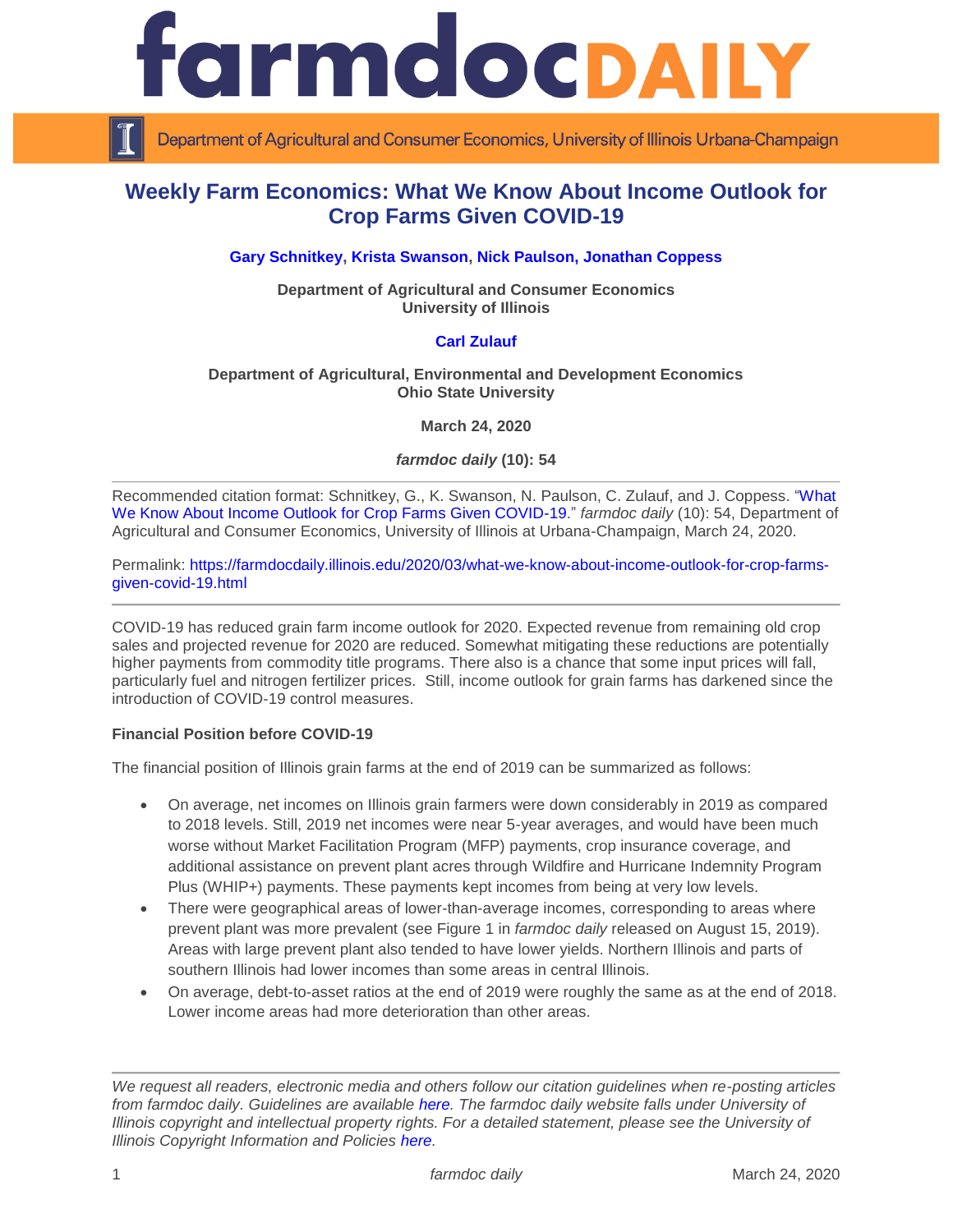On average, working capital positions remained the same at the end of 2019 versus the end of 2018. Diversity existed across Illinois based on more prevent plant and lower yields.

Before COVID-19, concerns existed about 2020 cash flows and income. A combination of above-trend yields or additional government aid needed to occur for 2020 incomes to reach levels where financial positions on most farms remain stable. However, these results were based on an average corn price in the high \$3 range and an average soybean price near \$9 per bushel (see *farmdoc daily*, January 16, 2020), which may represent optimistic expectations in the current environment.

#### **COVID-19 impacts on 2020 incomes**

COVID-19 control measures lower the possibilities that corn prices will average in the high \$3 per bushel range, and soybean prices will be near \$9 per bushel. If lower prices result from COVID-19, the combination of above-trend yields or additional government aid will be even more crucial for 2020 incomes to be high enough for most farms to avoid further financial deterioration.

Impact of COVID-19 control measures on incomes include:

- Selling prices for 2019 old crop,
- Payment levels for 2019 commodity title programs,
- Prices and crop insurance payments for the 2020 crop,
- Payment levels for 2020 commodity title programs, and
- Changes in input prices

## **Selling Price of Old-2019 Crop**

Many farmers still have a significant amount of crop produced in 2019 that has not been priced. Marketing weights from previous years give some indication of thre crop remaining to be priced. These marketing weights indicate the typical timing of cash receipts on crops. For the past four years, Illinois farmers have received 39% of their cash receipts from corn produced in the previous year in March through August. For soybeans, 21% of cash receipts occurred from March through August. Unpriced percentages likely are below 39% for corn and 21% for soybeans, as forward contract grain enters into marketing weights when it is delivered. Still, a sizable proportion of old crop likely needs to be priced.

Since COVID-19 measures have been introduced, cash prices for both corn and soybeans have fallen (see Figure 1). From January 2 through February 28, cash corn prices in central Illinois averaged \$3.78 per bushel (data from Agricultural Marketing Service, USDA). At the end of last week, corn prices in central Illinois were \$3.27 on Wednesday (3/18), \$3.33 on Thursday (3/19), and \$3.30 on Friday (3/20), to average \$3.30 per bushel at the end of the last week. From January and February, corn prices have declined \$.48 per bushel, or 13%. Assuming that 39% of 2019 crop needs to be marketed, a \$.48 per bushel decline would reduce income by \$35 per acre (\$.48 decline x 191 average 2019 corn yield in Illinois x 39% to be marketed).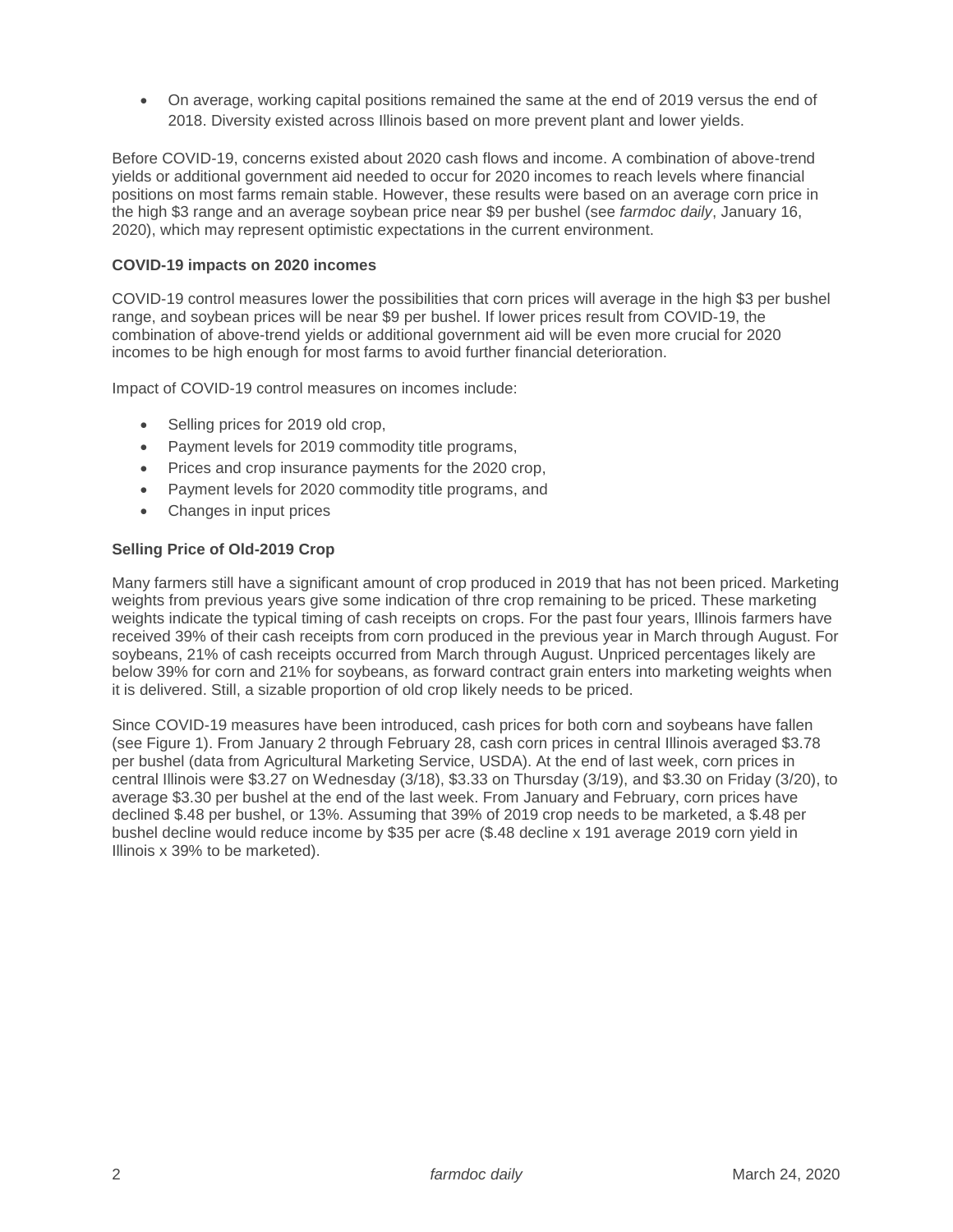

Soybean prices averaged \$8.89 per bushel from January 2 to February 28 in central Illinois. Prices last week were \$8.13 on Wednesday (3/17), \$8.30 on Thursday (3/19), and \$8.50 on Friday (3/20), for an average of \$8.31 per bushel. From the January-February average, soybean prices fell \$.58 per bushel, or a decline of 7%. Assuming that 21% of the soybean crop needs to be marketed, \$.58 per bushel soybean price decline would reduce income by \$19 per acre (\$.58 price decline x 58 average 2019 soybean yield in Illinois x 21% to be marketed).

The paths of cash corn and soybean prices in the future are uncertain. Obviously, marketing old crop in this environment presents challenges, for which we have no easy answers. It is safe to say that expected cash flow from old crop has been reduced.

# **Payment Levels on 2019 Commodity Title Price Programs**

Price Loss Coverage (PLC) and Agricultural Risk Coverage (ARC) programs could make larger payments for the 2019 production year as Market Year Average (MYA) prices still are in the process of being determined. These commodity title payments will be made in October 2020. Prospects for PLC and ARC are discussed in the following sub-sections.

**PLC for corn:** The 2019 marketing year for corn runs from September 2019 to August 2020. In its March *World Agricultural Supply and Demand Estimates* (WASDE) report, the Office of the Chief Economist projected the 2019 MYA price at \$3.80 per bushel for corn. Lower cash prices for the remainder of the year could result in the MYA price falling below the \$3.70 reference price, potentially generating PLC payments for corn. Given usual marketing patterns, cash prices would need to average near \$3.58 from March to August before the 2019 MYA price falls below the \$3.70 effective reference price. There is a possibility that this could happen. If national prices average \$3.30 for the remainder of the marketing year (March through August), the MYA price for 2019 would average \$3.60, resulting in a \$.10 payment rate per PLC bushel. A farm with a 150 bushel per acre PLC yield would have a \$13 payment per base acre (85% x 150 PLC yield x \$.10 prospective payment rate). Note that base acres will not be the same as 2019 planted acres.

**ARC-CO for corn:** Falling MYA prices could result in higher ARC-CO payments for corn. A number of counties in Illinois had projected payments for 2020 based on information available in February (see farmdoc daily, February 21, 2020). More counties could have projected payments if MYA prices decline, with the size of the impact varying by county. For counties not previously projected to receive a payment with yields well above benchmark yields, price declines will not necessarily result in ARC-CO payments. For counties already expecting low payments, a decrease in price will increase the payment fairly directly. The increase will equal the 2019 county yield times the price decline times .85. This increase will continue up to the ten percent max payment, which equals roughly \$45 through \$70 per base acre in Illinois.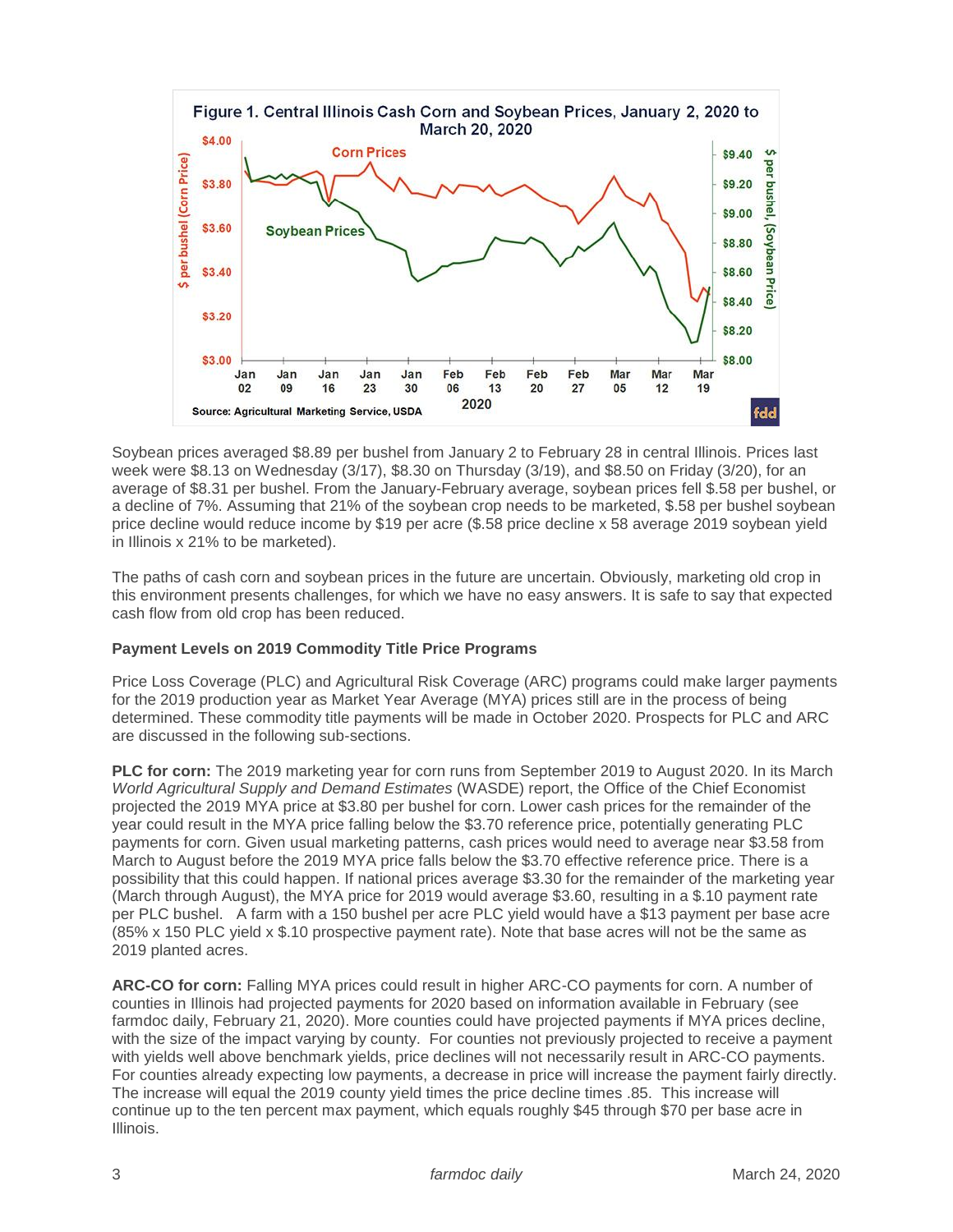**PLC for soybeans:** The 2019 marketing year for soybeans runs from September 2019 to August 2020. In its March WASDE report, the Office of the Chief Economist projected the 2019 MYA price at \$8.70 per bushel for soybeans. National cash price would have to average around \$7.65 per bushel from March to August for the 2019 MYA price to equal \$8.40. There is little possibility of prices falling far enough during the remaining months of the year to trigger payments.

**ARC-CO for soybeans:** There were a large number of counties in Illinois already projected to receive 2019 ARC-CO payments for soybeans (see farmdoc daily, February 21, 2020). Impacts of further price declines will again vary across counties. For counties not previously projected to receive a payment with yields well above benchmark yields, price declines will not necessarily result in ARC-CO payments. For counties already expecting low payments, a decrease in price will increase the payment fairly directly. The increase will equal the 2019 yield times the price decline times .85. This increase will continue up to the ten percent max payment, which equals roughly \$30 through \$50 per base acre in Illinois.

**ARC-IC:** Most farmers that enrolled farms in ARC-IC selected farms to maximize expected payments. Declines in MYA prices will increase the size of ARC-IC payments so long as the farm does not reach the maximum ARC-IC payment. Once over the maximum, ARC-IC payments will not increase. For example, farms that only enrolled Farm Service Agency (FSA) farms that were entirely prevent plant will not see increased ARC-IC payments.

## **Crop Revenue and Insurance Payments on 2020 Crop**

The 2020 projected prices for crop insurance sold in Midwest states were \$3.88 per bushel for corn and \$9.17 per bushel for soybeans. Both corn and soybean projected prices were below 2019 projected prices, indicating that the safety net from crop insurance in 2020 is below that offered in 2019. The \$3.88 projected price for corn in 2020 is \$.12 lower than the \$4.00 projected price for 2019, a 2% decline. The \$9.17 soybean projected price for 2020 is \$.35 per bushel below the \$9.54 projected price for 2019.

The March 23 settlement price of the Chicago Mercantile Exchange (CME) contract for December delivery on corn is \$3.64 per bushel. A \$3.64 price would indicate a fall in expected prices of \$.24 per bushel from the \$3.88 level in February and would result in cash prices in central Illinois near \$3.40 for corn near harvest. A \$3.64 harvest price would not generate a Revenue Protection (RP) crop insurance payment without a yield decline. If actual yields are at guarantee levels, harvest prices must fall below \$3.30 per bushel before an 85% RP policy would generate a payment.

The March 23 settlement price of the CME contract for November on soybeans is \$8.72 per bushel. An \$8.72 price is a \$.45 decline below the 2020 projected price. Forward bids on sovbeans in central Illinois are near \$8.40 per bushel. An \$8.72 harvest price would not generate an RP payment without a yield decline. If actual yields are at guarantee levels, harvest prices must fall below \$7.80 per bushel before an 85% RP policy would generate a payment.

Overall, current levels of futures prices would indicate lower cash prices for 2020, near \$3.40 for corn and \$8.40 for soybeans for central Illinois. Crop insurances still would not generate payments at current futures contract trading levels without significant yield declines. COVID-19 has resulted in expected price declines of \$.24 per bushel for corn and \$.45 per bushel for soybeans. That would indicate a decline in revenue of \$45 per acre for corn (\$.24 price decline x 190 expected yield) and \$25 per acre for soybeans (\$.45 price decline x 55 expected yield).

#### **Payment Levels on 2020 Commodity Title Programs**

Expected commodity title program payments for 2020 likely will increase as a result of lower prices, particularly if the current price levels remain throughout the 2020 marketing year. The 2020 effective price for corn is \$3.70, and current expected prices would be below that level. PLC payments in the \$40 to \$50 per acre range are possible for corn in Illinois in 2020. There were expectations for PLC payments before COVID-19. The likely impact of COVID-19 would be increased payments by about \$30 per base acre. These payments would be received in October 2021.

Current prices carried through the 2020 marketing year would not be expected to result in large payments for soybeans. PLC for soybeans could generate payments if soybean price's average below \$8.40 per bushel. An \$8.30 average price would generate a \$.10 payment per bushel, and roughly a \$4 per base